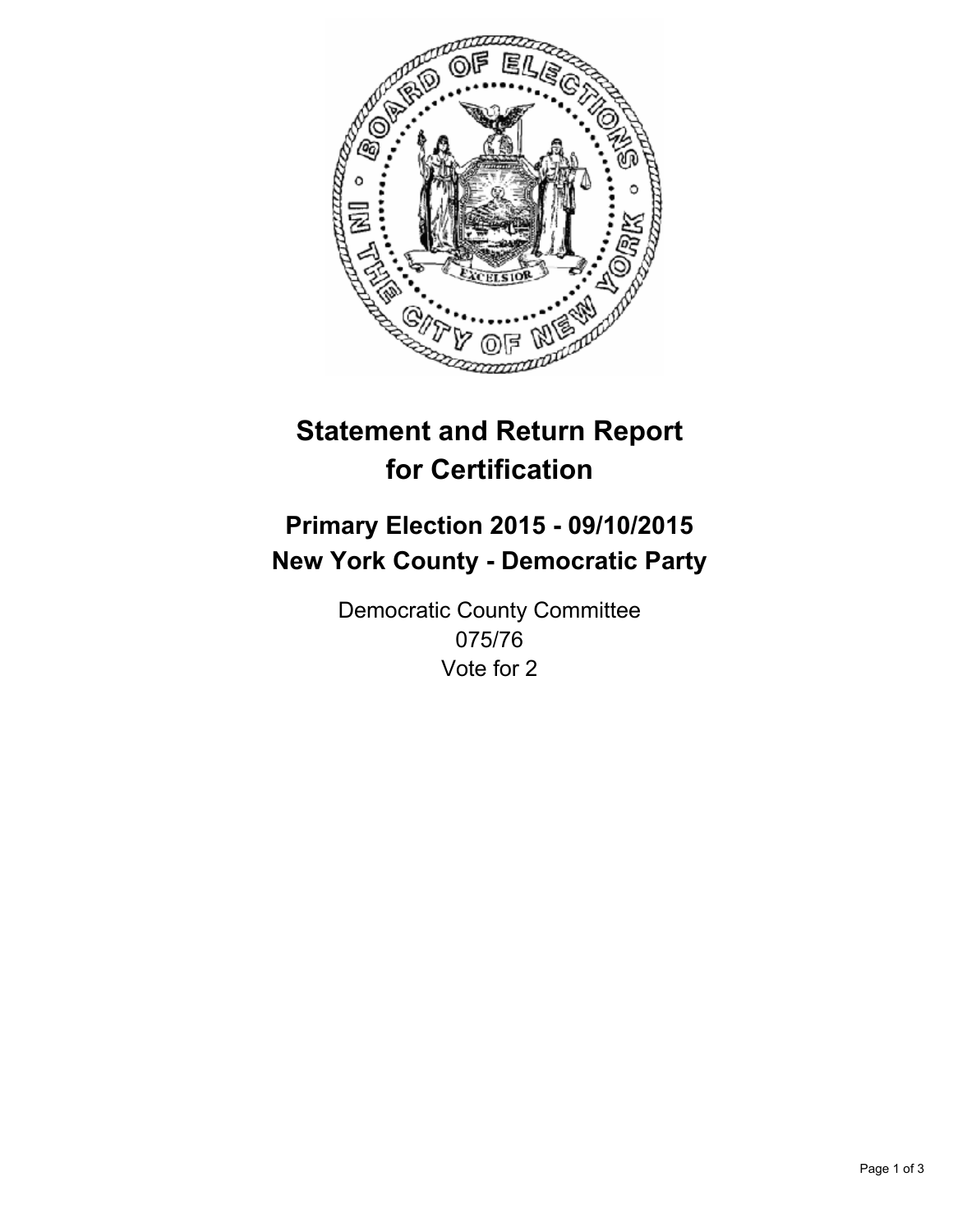

#### **Assembly District 76**

| <b>PUBLIC COUNTER</b>                                    | 27 |
|----------------------------------------------------------|----|
| ABSENTEE/MILITARY                                        | 0  |
| <b>AFFIDAVIT</b>                                         | 0  |
| <b>Total Ballots</b>                                     | 27 |
| Less - Inapplicable Federal/Special Presidential Ballots | 0  |
| <b>Total Applicable Ballots</b>                          | 27 |
| <b>GEORGE W. MORIN</b>                                   | 11 |
| NINA W. MORTELLITO                                       | 12 |
| <b>FRANK WILKINSON</b>                                   | 10 |
| <b>MAXIM YUTSIS</b>                                      | 6  |
| <b>Total Votes</b>                                       | 39 |
| Unrecorded                                               | 15 |